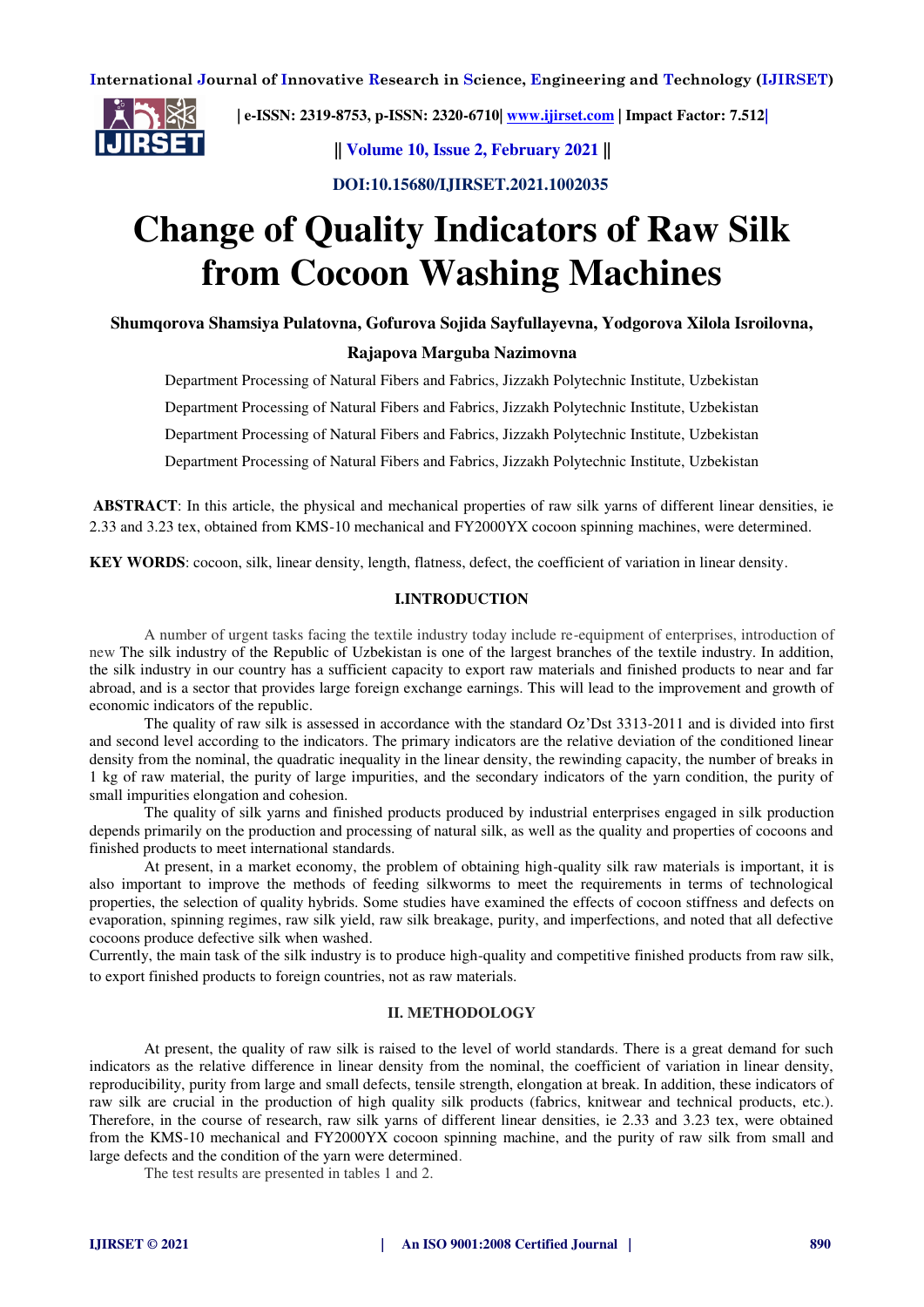

 **| e-ISSN: 2319-8753, p-ISSN: 2320-6710[| www.ijirset.com](http://www.ijirset.com/) | Impact Factor: 7.512|**

# **|| Volume 10, Issue 2, February 2021 ||**

# **DOI:10.15680/IJIRSET.2021.1002035**

| 1- table                                                                                       |                 |      |                             |      |                                 |      |                     |  |  |  |  |  |  |
|------------------------------------------------------------------------------------------------|-----------------|------|-----------------------------|------|---------------------------------|------|---------------------|--|--|--|--|--|--|
| Influence of cocoon spinning machines on the purity and yarn condition of raw silk (text 2.33) |                 |      |                             |      |                                 |      |                     |  |  |  |  |  |  |
| t/r                                                                                            | Type of         |      | From minor flaws            |      | One of the major                |      | Worst cleanliness,% |  |  |  |  |  |  |
|                                                                                                | cocoon reel     |      | purity, $%$                 |      | drawbacks purity,%              |      |                     |  |  |  |  |  |  |
|                                                                                                | machines        | real | O'zDSt                      | real | O'zDSt                          | real | O'zDSt              |  |  |  |  |  |  |
|                                                                                                |                 |      | 3313:2018                   |      | 3313:2018                       |      | 3313:2018           |  |  |  |  |  |  |
|                                                                                                |                 |      | on                          |      | <sub>on</sub>                   |      | on                  |  |  |  |  |  |  |
|                                                                                                | $KMS-10$        | 84   | 85                          | 85   | 86                              | 74   | 75                  |  |  |  |  |  |  |
| 2.                                                                                             | <b>FY2000YX</b> | 95   | 94                          | 97   | 97                              | 91   | 90                  |  |  |  |  |  |  |
| 2-table                                                                                        |                 |      |                             |      |                                 |      |                     |  |  |  |  |  |  |
| Influence of cocoon spinning machines on the purity and yarn condition of raw silk (text 3.23) |                 |      |                             |      |                                 |      |                     |  |  |  |  |  |  |
| t/r                                                                                            | Type of cocoon  |      | From minor flaws            |      | One of the major                |      | Worst cleanliness,% |  |  |  |  |  |  |
|                                                                                                | roal moghings   |      | $m_{\text{unit}} \approx 0$ |      | $d$ roughoolse numty $\theta$ . |      |                     |  |  |  |  |  |  |

| U / 1 | I ype of cocool | гтоні пінюі паму |           | One of the major      |           | WOLST CICALITIIIUSS, 70 |           |
|-------|-----------------|------------------|-----------|-----------------------|-----------|-------------------------|-----------|
|       | reel machines   | purity, $%$      |           | drawbacks purity, $%$ |           |                         |           |
|       |                 | real             | O'zDSt    | real                  | O'zDSt    | Real                    | O'zDSt    |
|       |                 |                  | 3313:2018 |                       | 3313:2018 |                         | 3313:2018 |
|       |                 |                  | on        |                       | on        |                         | on        |
|       | $KMS-10$        | 85               | 85        | 86                    | 86        |                         | 75        |
|       | <b>FY2000YX</b> | 94               | 94        | 95                    |           | 90                      | 90        |

Based on the results of the test, in Figures 1-4, histograms of the effect of raw silk on the purity and condition of the yarn obtained from cocoon spinning machines were constructed.



## Cocoon reel machines

Figure 1. Influence of cocoon spinning machines on the purity of 2.33 text raw silk from small and large defects.

囲

呂

- cleanliness from minor defects;

- cleanliness from major defects.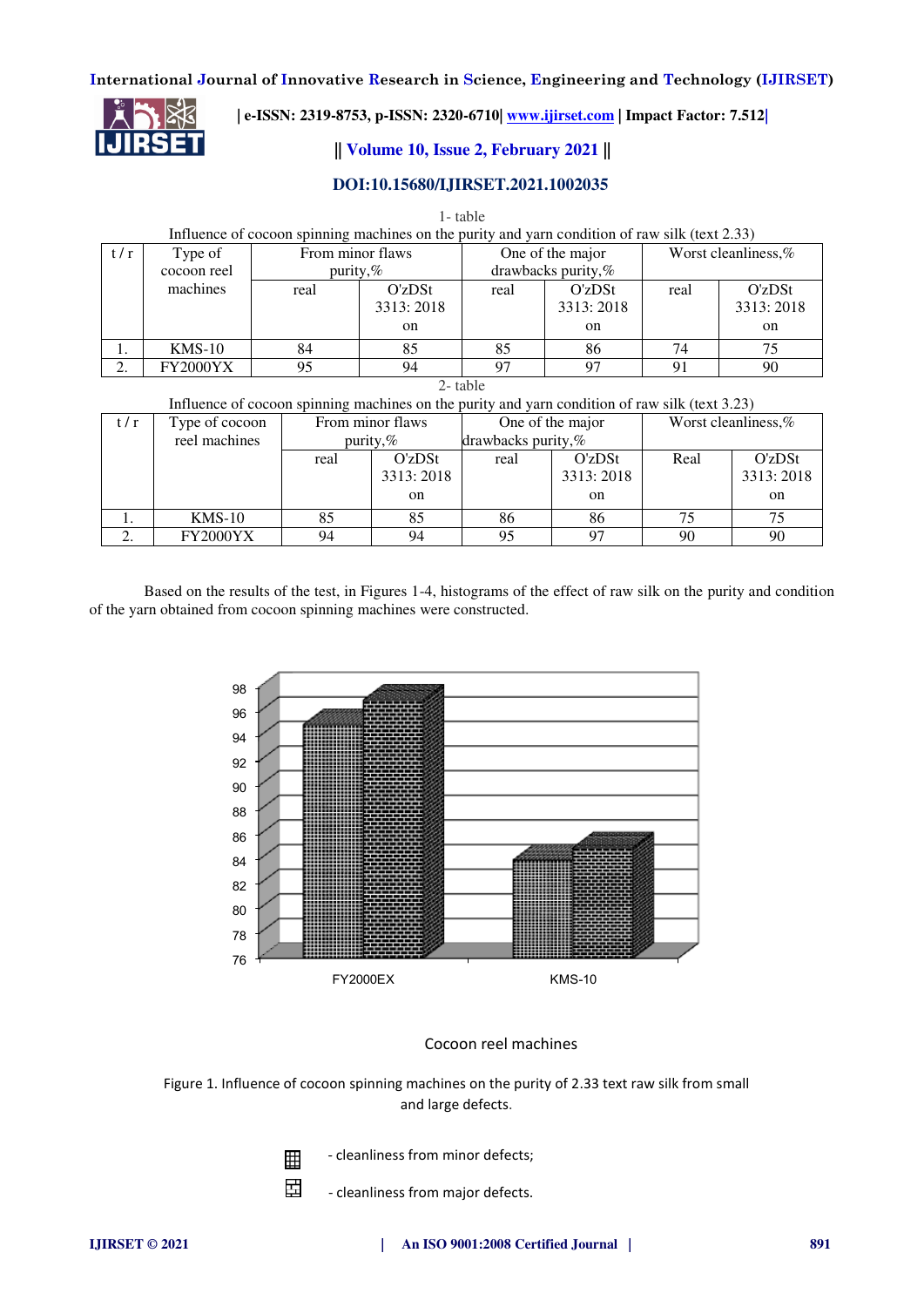

 **| e-ISSN: 2319-8753, p-ISSN: 2320-6710[| www.ijirset.com](http://www.ijirset.com/) | Impact Factor: 7.512|**

 **|| Volume 10, Issue 2, February 2021 ||**

 **DOI:10.15680/IJIRSET.2021.1002035**



Cocoon reel machines

Figure 2. The effect of cocoon spinning machines on the worst purity index of 2.33 tex



Cocoon reel machines

Figure 3. The effect of cocoon spinning machines on the purity of 3.23 text raw silk from small and large defects.

> - cleanliness from minor defects; 囲

> > - cleanliness from major defects.

嵒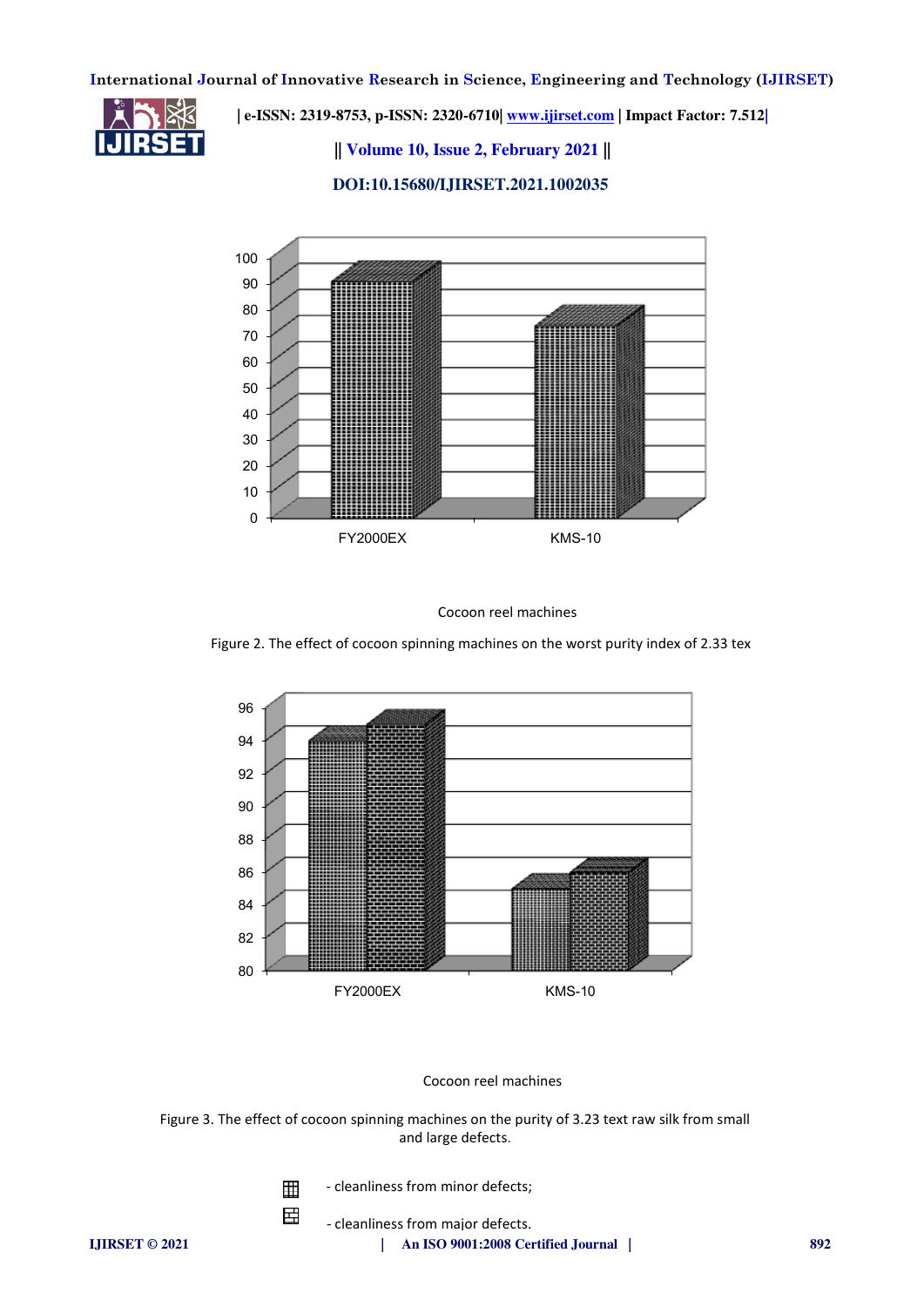

 **| e-ISSN: 2319-8753, p-ISSN: 2320-6710[| www.ijirset.com](http://www.ijirset.com/) | Impact Factor: 7.512|**

 **|| Volume 10, Issue 2, February 2021 ||**



 **DOI:10.15680/IJIRSET.2021.1002035**

silk.

#### **III. RESULTS AND DISCUSSION**

Comparing the test results with the quality of 2.33 text raw silk from the KMS-10 mechanical cocooning machine, the purity of raw silk from the FY-2000-YX cocooning machine is 11.6% from small defects, 12.4% from large defects, the worst cleanliness. Compared to the quality of 3.23 text raw silk from the mechanical cocooning machine KMS-10, the purity of raw silk from the cocoon FY2000YX increased by 9.6% from small defects, the purity from large defects by 9.5%. %, the worst cleanliness index increased by 16.7%.

Defects in raw silk yarn become small and large depending on the origin, as a result of which they lead to an increase in yarn breakage in subsequent technological processes, changing their appearance. As a result, it is natural that the finished products obtained from them have a negative impact on quality indicators.

Some defects do not cause breakage in the processing of raw silk, but have a negative impact on the structure of the finished fabric, the appearance deteriorates and the quality of the finished product deteriorates. Raw silk defects are an important factor in the weaving process. Therefore, by reducing defects, it increases the efficiency of the equipment and improves the quality of the fabrics produced.

The quality characteristics of raw silk depend on the linear density, length, flatness, defect, structure and clarity of the cocoon yarn.

### **IV. CONCLUSION**

N summary, 2.33 and 3.23 textured raw silk from FY2000YX cocoon spinning machine has a purity of 9.6% to 11.6% from minor defects, 9.5% to 12.4% from large defects, and the worst purity. the indicator was found to increase from 16.7% to 18.7%.

Figure 4. Influence of cocoon spinning machines on the worst purity index of 3.23 text raw